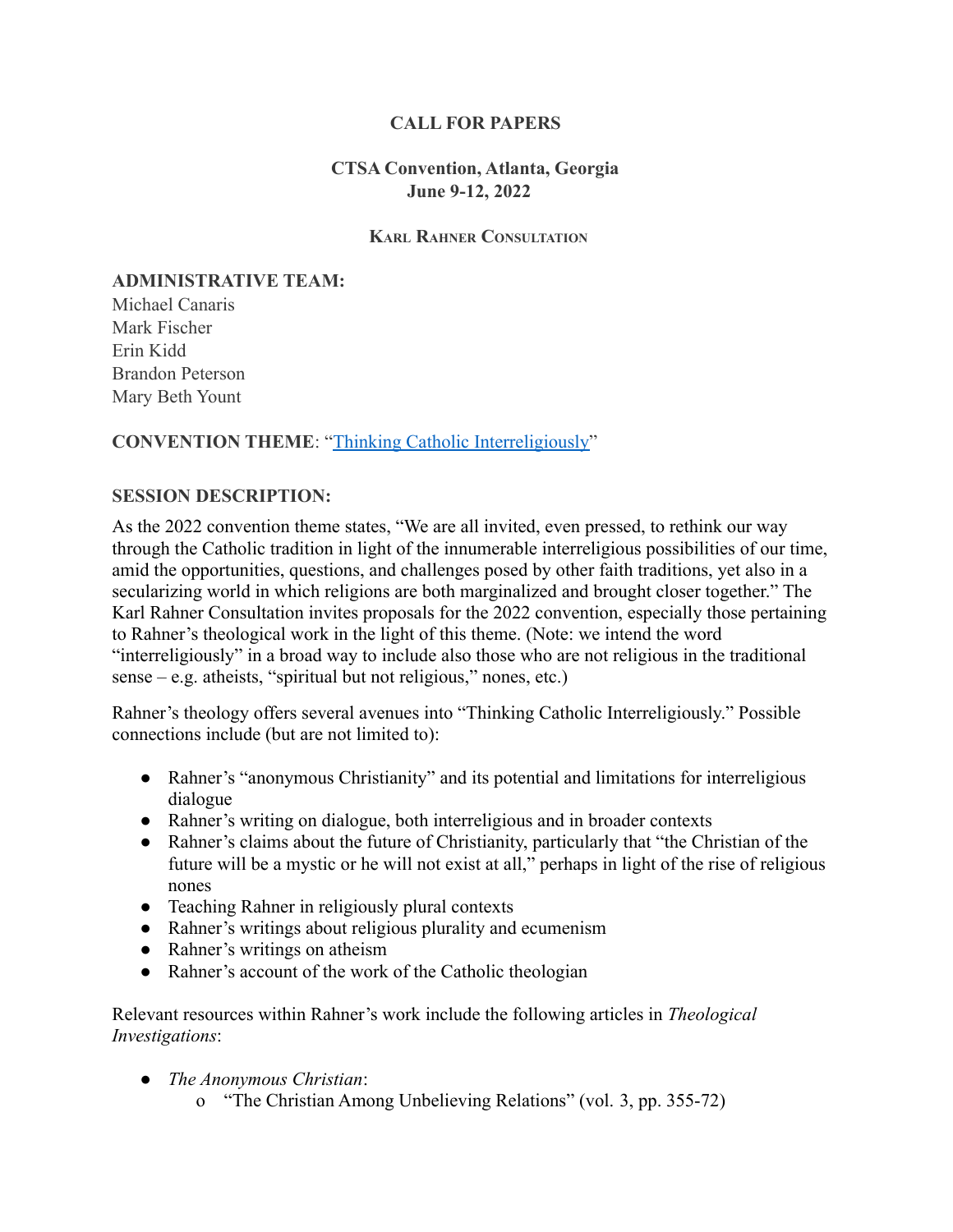- o "Dogmatic Notes on 'Ecclesiological Piety'" (vol. 5, pp. 336-65)
- o "Anonymous Christians" (vol. 6, pp. 390-98)
- o "On the Task of the Writer in Relation to Christian Living" (vol. 8, pp. 112-29)
- o "Atheism and Implicit Christianity" (vol. 9, pp. 145-64)
- o "Anonymous Christianity and the Missionary Task of the Church" (vol. 12, pp. 161-78)
- o "Observations on the Problem of the 'Anonymous Christian'" (vol. 14, pp. 280-94)
- o "Anonymous and Explicit Faith" (vol. 16, pp. 52-59)
- o "Religious Feeling Inside and Outside the Church" (vol. 17, pp. 228-42)
- *Non-Christian Religions*:
	- o "Christianity and the Non-Christian Religions" (vol. 5, pp. 115-34)
	- o "Christian Living Formerly and Today" (vol. 7, pp. 3-24)
	- o "Jesus Christ in the Non-Christian Religions" (vol. 17, pp. 39-50)
	- o "Oneness and Threefoldness of God in Discussion with Islam" (vol. 18, pp. 105-21)
	- o "On the Importance of the Non-Christian Religions for Salvation" (vol. 18, pp. 288-95)
- *Atheism*:
	- o "Theological Considerations on Secularization and Atheism" (vol. 11, pp. 166-84)
	- o "Anonymous and Explicit Faith" (vol. 16, pp. 52-59)
	- o "The Church and Atheism" (vol. 21, pp. 137-50)
- *Dialogue*:
	- o "Small Question Regarding the Contemporary Pluralism in the Intellectual Situation of Catholics and the Church" (vol. 6, pp. 21-30)
	- o "Reflections on Dialogue within a Pluralistic Society" (vol. 6, pp. 31-42)
	- o "A Small Fragment 'On the Collective Finding of Truth'" (vol. 6, pp. 82-88)
	- o "On the Situation of the Christian Intellectual" (vol. 8, pp. 94-111)
	- o "The Historicity of Theology" (vol. 9, pp. 64-82)
	- o "On the Theology of Ecumenical Discussion" (vol. 11, pp. 24-67)
	- o "The Current Relationship between Philosophy and Theology" (vol. 13, pp. 61-79)
	- o "Third Church?" (vol. 17, pp. 215-227)
	- o "Magisterium & Theology" (vol. 18, pp. 54-73)
	- o "Natural Science and Reasonable Faith" (vol. 21, pp. 16-23)
	- o "Aspects of European Theology" (vol. 21, pp. 78-98)
	- o "Dialogue and Tolerance as the Foundation of a Humane Society" (vol. 22, pp. 14-25)

Although preference will be given to proposals on the conference theme, we welcome any and all proposals on Rahner's theology that thoughtfully and creatively carry forward his work in the  $21<sup>st</sup>$  century.